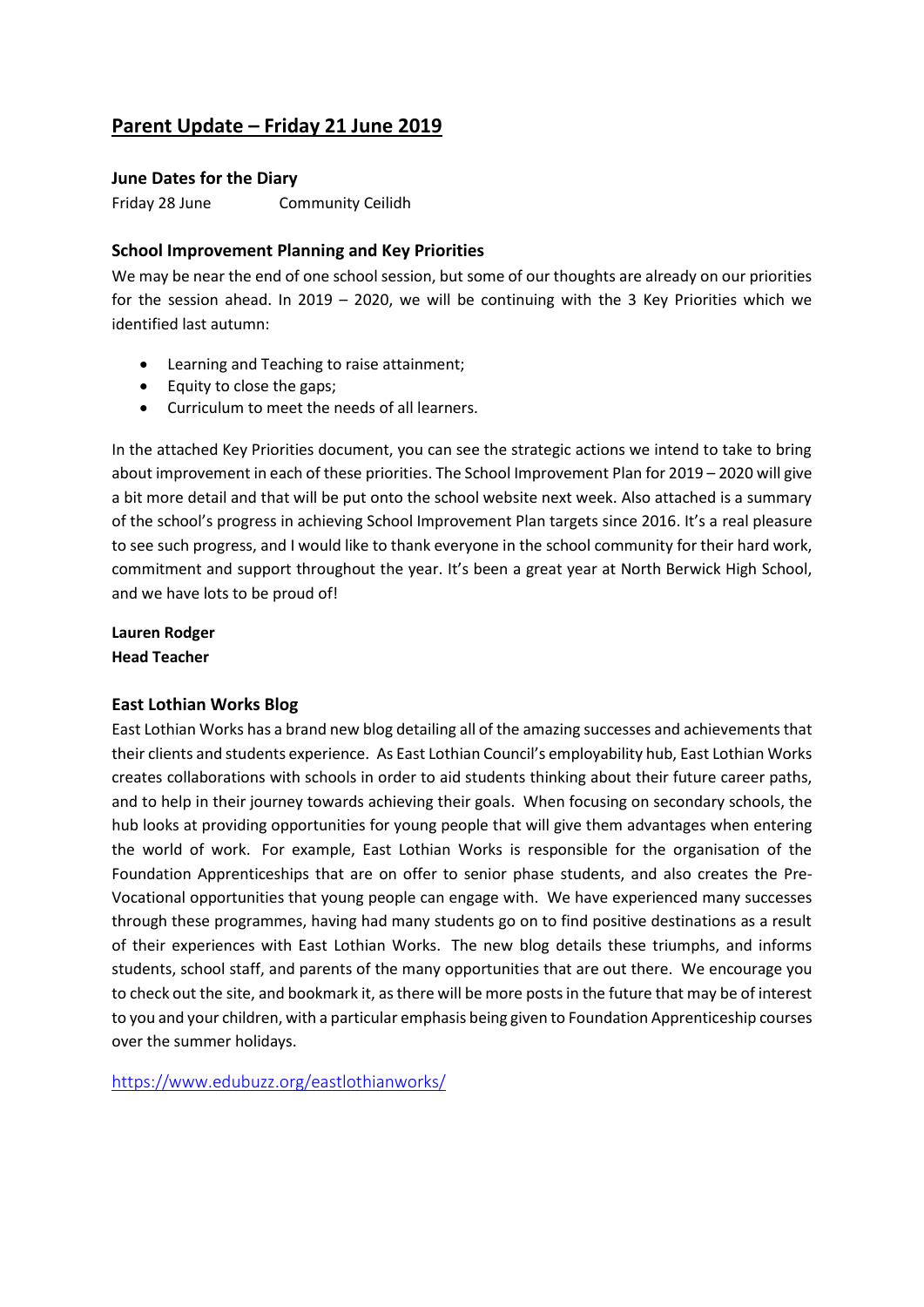#### **Orlando Science Trip**

Last week, 33 of our senior pupils returned from a very engaging science trip in Orlando. Pupils followed a packed itinerary, which included a tour of the NASA Kennedy Space Centre; lunch with NASA astronaut John Blaha, giving our pupils the opportunity to hear first-hand what it's really like to launch into and then live and work in space; learning about the physics of flight and experiencing an indoor sky dive; a Florida Everglades educational airboat ride and STEM lessons at Orlando Studios, taking pupils inside the loops and drops of the largest roller coasters and learning about the physics principles behind them. Overall the trip gave pupils a fantastic opportunity to learn about study and career opportunities in the field of science, technology and engineering and to apply their learning to real life scenarios, developing a deeper understanding of the scientific principles covered in their academic courses.



# **ChildNet Film Competition 2019**

Two teams of S2 girls submitted fantastic entries into this competition sharing their vision for a better internet. I would like to say a massive thank you to the girls for all their efforts outside of class time. It is great to work with individuals who demonstrate a strong work ethic, ability to work with peers and show conscientiousness. Neither of our teams won the overall competition but ChildNet did get in touch to thank the girls and compliment them on the quality of their work. Congratulations girls and really well done on your efforts!

**Miss Fox Business Education**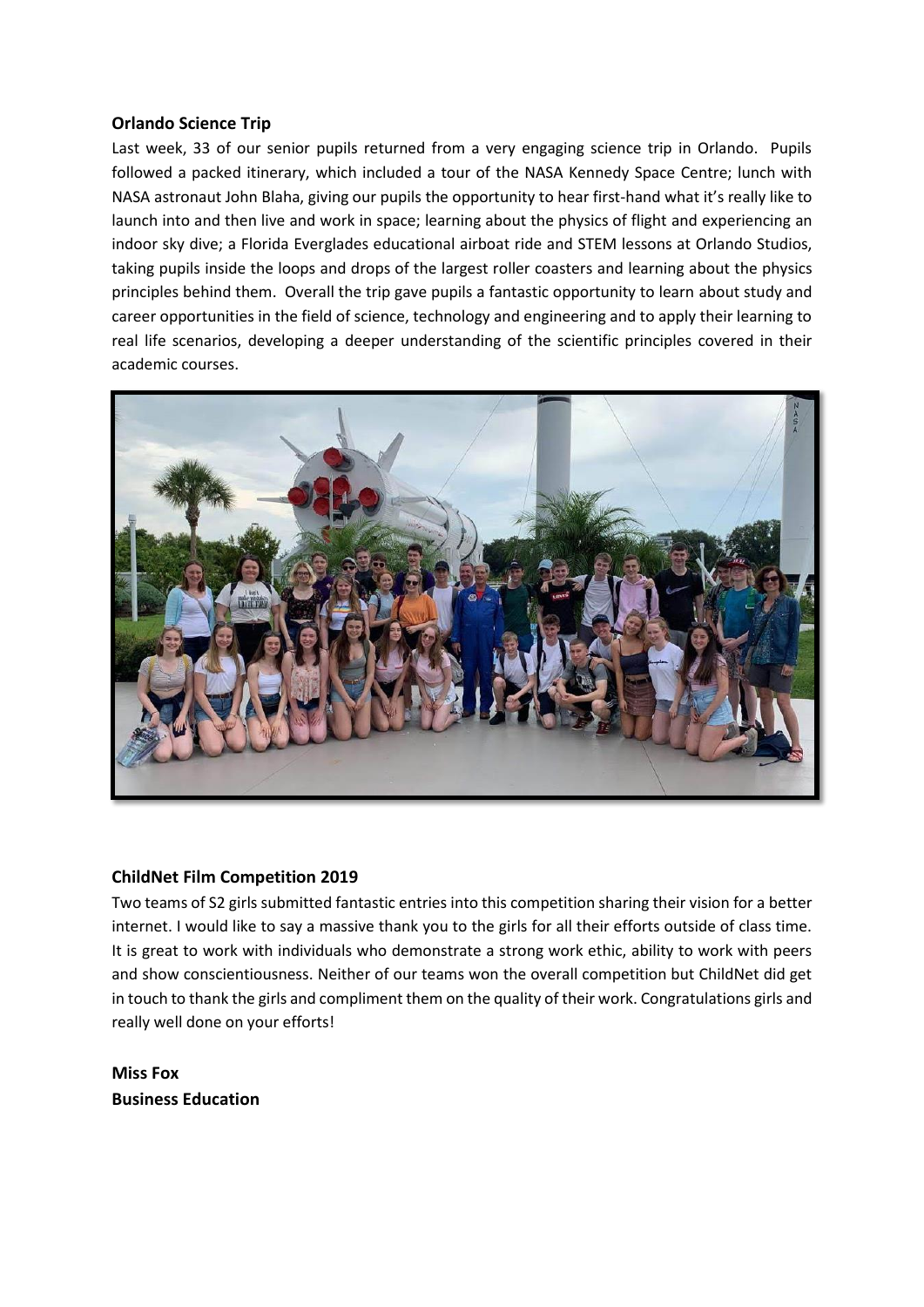# **Book Festival Trip**

An opportunity has arisen to attend an exciting event at this year's Edinburgh Book Festival for Schools to see the UK's leading spoken-word and improvisational music act, Tongue Fu [\(www.tonguefu.co.uk\)](http://www.tonguefu.co.uk/). Spaces are limited, and the event is suitable for S5/6 only. Pupils who would like to attend should see Miss Wilson in the library as soon as possible to grab a space!

# **Date for the Diary – NBHS Careers Evening, Wednesday 25 September**

Our annual Careers Evening returns on 25 September, from 6:30pm-8:30pm. Last year we hosted 32 different organisations with more than 300 people attending over the course of the evening. We hope to make this event bigger again and hope you can join us for a very worthwhile event.

# **Careers Update**

My colleague Jennifer Jones, Careers Adviser will be joining us at North Berwick High this academic session and I would like to welcome her to the team.

**S6** have just had their careers talk which can be viewed [here.](https://www.edubuzz.org/careers/2019/06/03/s6-careers-talk-june-2019/) In particular, I would like to draw your attention to the booklet which contains links to resources for every post school option. You may want to download this.

**S3** have just had their careers talk and you can view this [here.](https://www.edubuzz.org/careers/2019/06/11/s3-careers-talk-june-2019/) We will have further inputs over S3 and I will keep you updated with this.

I have also added a couple of podcasts from former students that may you will find interesting:

- A career in funeral care [here](https://www.edubuzz.org/careers/2019/06/11/training-in-funeral-care/)
- Taking the college route to a degree [here](https://www.edubuzz.org/careers/2019/06/11/a-college-route-to-a-degree/)

Please feel free to contact us using the addresses below:

mick.burns@sds.co.uk jennifer.jones@sds.co.uk

# **English Faculty Information**

Please have look at a letter to all parents from the English faculty and a suggested reading list for S4- S6s, both of which are attached to this email.

# **PTA Prize Draw**

The winners of the May PTA prize draw are Mandy Thomson (first prize: £50) and Dora Roden (second prize: £25). Congratulations to both! Thank you to everyone who already supports this valuable fundraiser. If you would like to sign up please contact [ptanbhs@gmail.com.](mailto:ptanbhs@gmail.com) For an annual sub of just £18 your name gets entered into 12 monthly draws, with £75 of prize money each month!